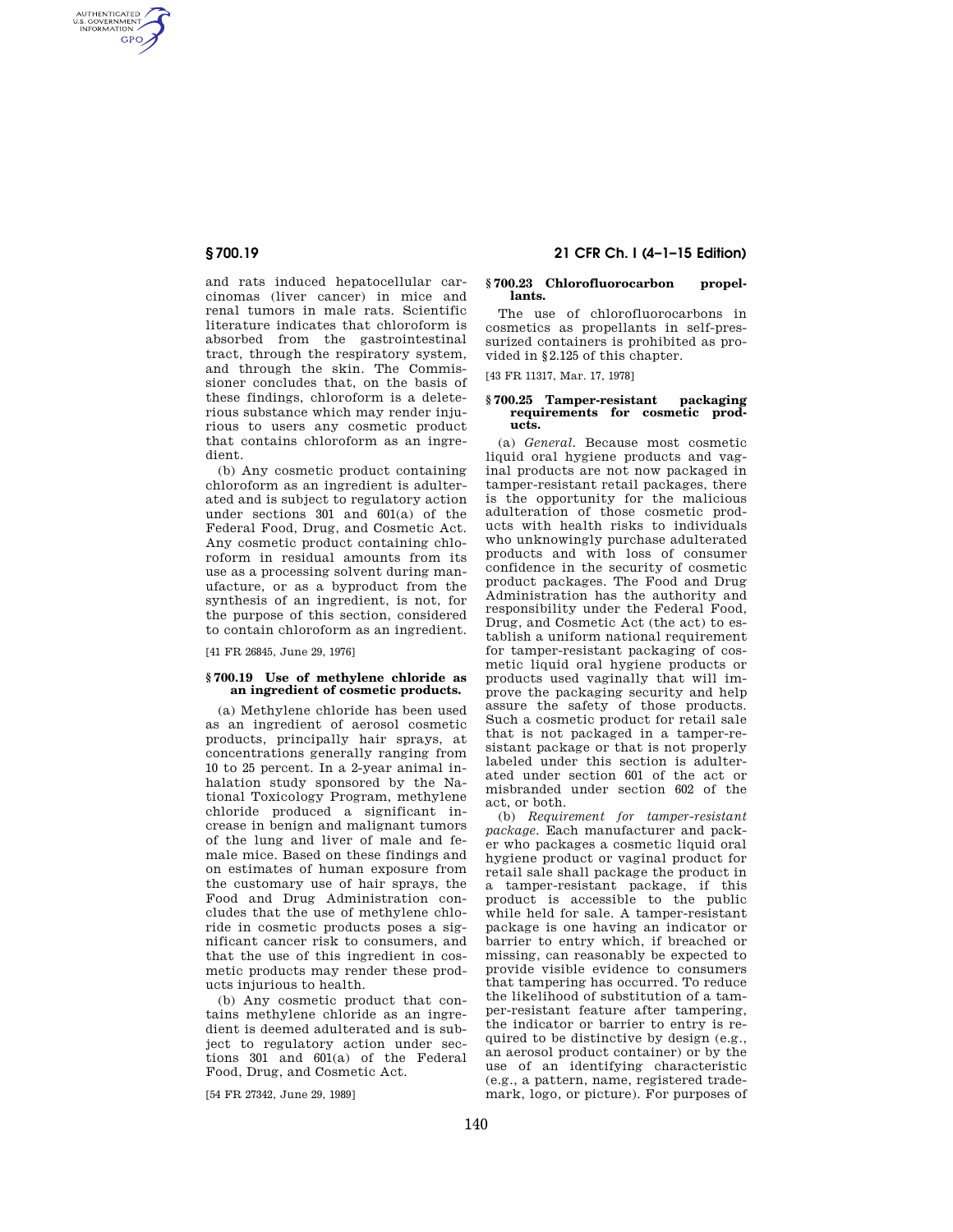## **Food and Drug Administration, HHS § 700.25**

this section, the term ''distinctive by design'' means the packaging cannot be duplicated with commonly available materials or through commonly available processes. For purposes of this section, the term ''aerosol product'' means a product which depends upon the power of a liquified or compressed gas to expel the contents from the container. A tamper-resistant package may involve an immediate-container and closure system or secondary-container or carton system or any combination of systems intended to provide a visual indication of package integrity. The tamper-resistant feature shall be designed to and shall remain intact when handled in a reasonable manner during manufacture, distribution, and retail display.

(c) *Labeling.* Each retail package of a cosmetic product covered by this section, except aerosol products as defined in paragraph (b) of this section, is required to bear a statement that is prominently placed so that consumers are alerted to the specific tamper-resistant feature of the package. The labeling statement is also required to be so placed that it will be unaffected if the tamper-resistant feature of the package is breached or missing. If the tamper-resistant feature chosen to meet the requirement in paragraph (b) of this section is one that uses an identifying characteristic, that characteristic is required to be referred to in the labeling statement. For example, the labeling statement on a bottle with a shrink band could say ''For your protection, this bottle has an imprinted seal around the neck.'

(d) *Requests for exemptions from packaging and labeling requirements.* A manufacturer or packer may request an exemption from the packaging and labeling requirements of this section. A request for an exemption is required to be submitted in the form of a citizen petition under §10.30 of this chapter and should be clearly identified on the envelope as a ''Request for Exemption from Tamper-resistant Rule.'' The petition is required to contain the following:

(1) The name of the product.

(2) The reasons that the product's compliance with the tamper-resistant packaging or labeling requirements of this section is unnecessary or cannot be achieved.

(3) A description of alternative steps that are available, or that the petitioner has already taken, to reduce the likelihood that the product will be the subject of malicious adulteration.

(4) Other information justifying an exemption.

This information collection requirement has been approved by the Office of Management and Budget under number 0910–0149.

(e) *Effective date.* Cosmetic products covered by this section are required to comply with the requirements of this section on the dates listed below except to the extent that a product's manufacturer or packer has obtained an exemption from a packaging or labeling requirement.

(1) *Initial effective date for packaging requirements.* (i) The packaging requirement in paragraph (b) of this section is effective on Feburary 7, 1983 for each affected cosmetic product (except vaginal tablets) packaged for retail sale on or after that date, except for the requirement in paragraph (b) of this section for a distinctive indicator or barrier to entry.

(ii) The packaging requirement in paragraph (b) of this section is effective on May 5, 1983 for each cosmetic product that is a vaginal tablet packaged for retail sale on or after that date.

(2) *Initial effective date for labeling requirements.* The requirement in paragraph (b) of this section that the indicator or barrier to entry be distinctive by design and the requirement in paragraph (c) of this section for a labeling statement are effective on May 5, 1983 for each affected cosmetic product packaged for retail sale on or after that date, except that the requirement for a specific label reference to any identifying characteristic is effective on February 6, 1984 for each affected cosmetic product packaged for retail sale on or after that date.

(3) *Retail level effective date.* The tamper-resistant packaging requirement of paragraph (b) of this section is effective February 6, 1984 for each affected cosmetic product held for sale on or after that date that was packaged for retail sale before May 5, 1983. This does